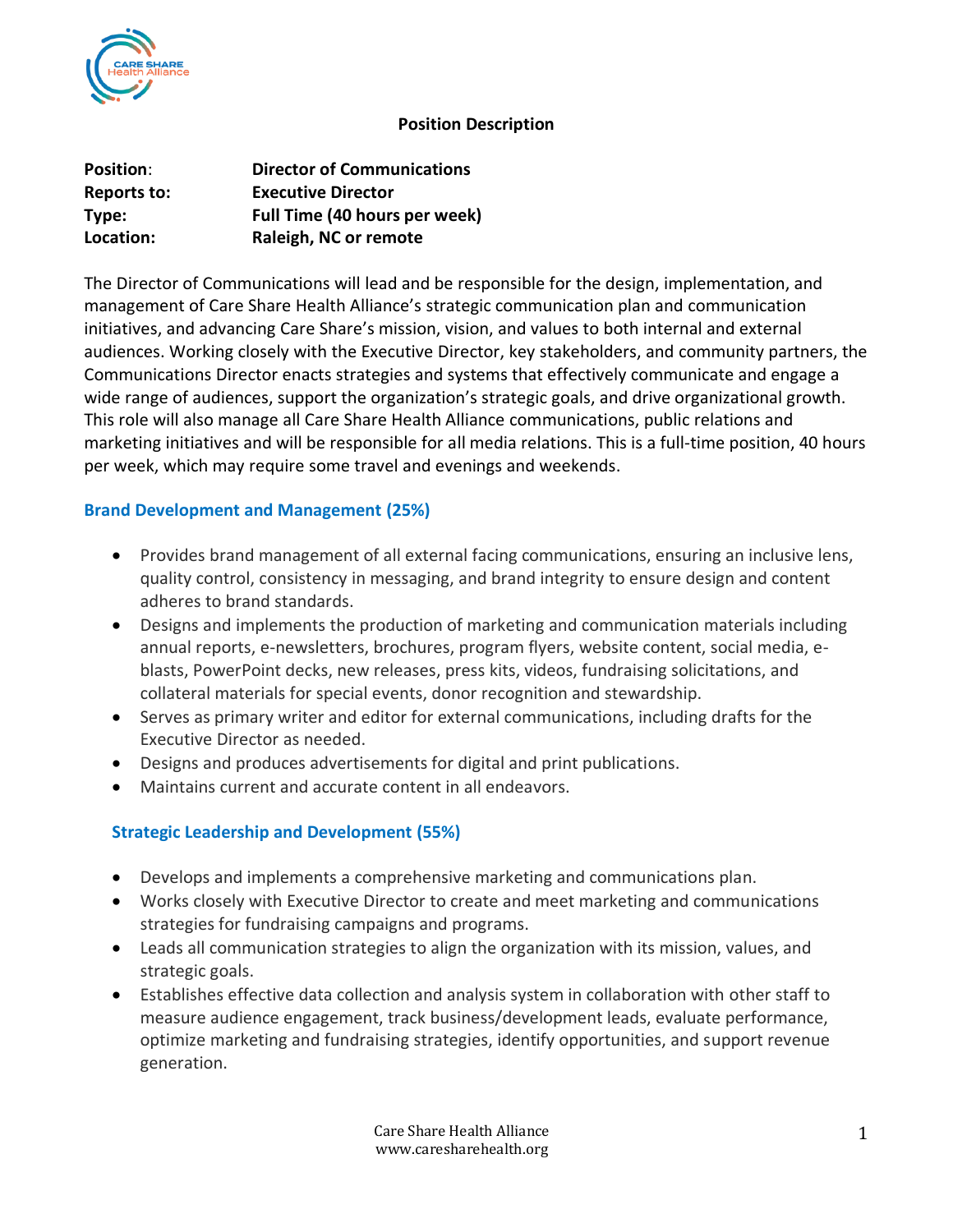

- Maintains knowledge of operations and changes in communications/marketing to best serve goals and objectives of organization.
- Lead efforts in the development of explicit equitable and inclusive organizational messaging that appropriately reflects the organization's values.
- Ensure all marketing and communications projects contain accurate, up-to-date content and are consistent with organization-wide marketing and communications efforts.
- Ensures effective management and utilization of outside partners/vendors involved in media relations, publication design and reproduction, website development, photography, and video production.

# **Thought Leadership (20%):**

- Partners with key staff to provide strategic counsel and message development in support of key, organization-wide initiatives.
- Assesses internal communication needs to ensure systems, tools, and messaging best supports organizational culture to that reflects equity and inclusiveness, support, and engagement.
- Develops visual concepts for design projects or campaigns.
- Provides creative and art direction for all marketing assets and materials, ensuring communication objectives and quality standards are met.
- Manages graphic design projects and deliverables.

# **Required & Desirable Skills:**

# **Required Skills:**

- Bachelor's degree and five years of experience in Communications, Marketing, or related field. Advanced degree preferred
- Experience and skill in developing and executing organization-wide strategies with a variety of online and offline marketing and communications functions. This includes branding and messaging to different target audiences, website development and maintenance, all aspects of digital, video and print production, development and implementation of social media plans and new emerging strategies, as well as working with external partners.
- Knowledge of marketing and communication principles and strategies.
- Proven success in project management, including managing multiple projects with competing deadlines.
- Strategic and critical thinking skills with the ability to effectively communicate orally and in writing.
- Able to engage people from a variety of backgrounds and perspectives, including: staff at all levels, donors and funders, board members, media and general public.
- Strong interpersonal, management and collaborative skills.
- Superior writing and editing skills including editing for content, style, and grammar, as well as attention to detail.
- Skills for website programming, photography, and design/layout a plus.

#### Care Share Health Alliance www.caresharehealth.org